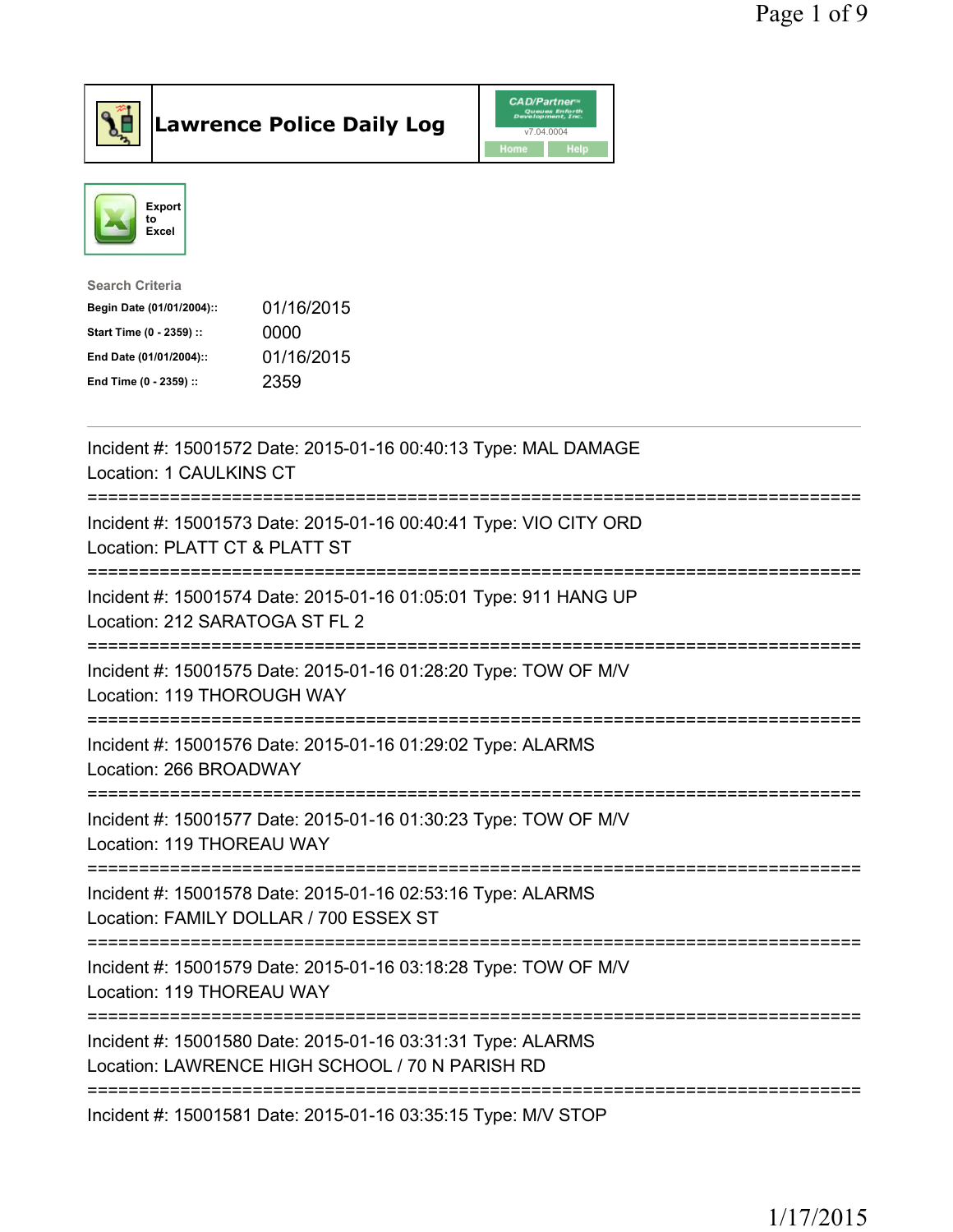Location: ISLAND ST & UNION ST =========================================================================== Incident #: 15001583 Date: 2015-01-16 03:40:22 Type: ALARMS Location: BROADWAY TIRE AND AUTO / 456 BROADWAY =========================================================================== Incident #: 15001582 Date: 2015-01-16 03:40:36 Type: TOW OF M/V Location: 100 HAWTHORNE WAY =========================================================================== Incident #: 15001584 Date: 2015-01-16 04:46:59 Type: STOL/MV/PAS Location: 75 HIGH ST =========================================================================== Incident #: 15001585 Date: 2015-01-16 04:50:09 Type: LOUD NOISE Location: 20 KNOX ST #21 =========================================================================== Incident #: 15001587 Date: 2015-01-16 04:51:02 Type: SUS PERS/MV Location: BAILEY & ABBOTT =========================================================================== Incident #: 15001588 Date: 2015-01-16 06:11:26 Type: STOL/MV/PAS Location: 152 NEWBURY ST =========================================================================== Incident #: 15001589 Date: 2015-01-16 06:24:47 Type: ASSSIT AMBULANC Location: 18 FRANKLIN ST #107 =========================================================================== Incident #: 15001590 Date: 2015-01-16 07:01:40 Type: GEN OFFENCES Location: 3 PLEASANT CT FL 3 =========================================================================== Incident #: 15001591 Date: 2015-01-16 07:01:50 Type: STOLEN PROP Location: BAILEY ST & PARKER ST =========================================================================== Incident #: 15001592 Date: 2015-01-16 07:31:26 Type: SUS PERS/MV Location: BANK OF BOSTON / 257 ESSEX ST =========================================================================== Incident #: 15001593 Date: 2015-01-16 07:49:37 Type: STOL/MV/PAS Location: 2 SHAWSHEEN RD =========================================================================== Incident #: 15001594 Date: 2015-01-16 08:45:13 Type: INVESTIGATION Location: FROST SCHOOL / 33 HAMLET ST =========================================================================== Incident #: 15001595 Date: 2015-01-16 09:00:23 Type: INVEST CONT Location: SLE SCHOOL / 165 CRAWFORD ST =========================================================================== Incident #: 15001596 Date: 2015-01-16 09:05:10 Type: STOLEN PROP Location: ALLSTON ST & HOWARD ST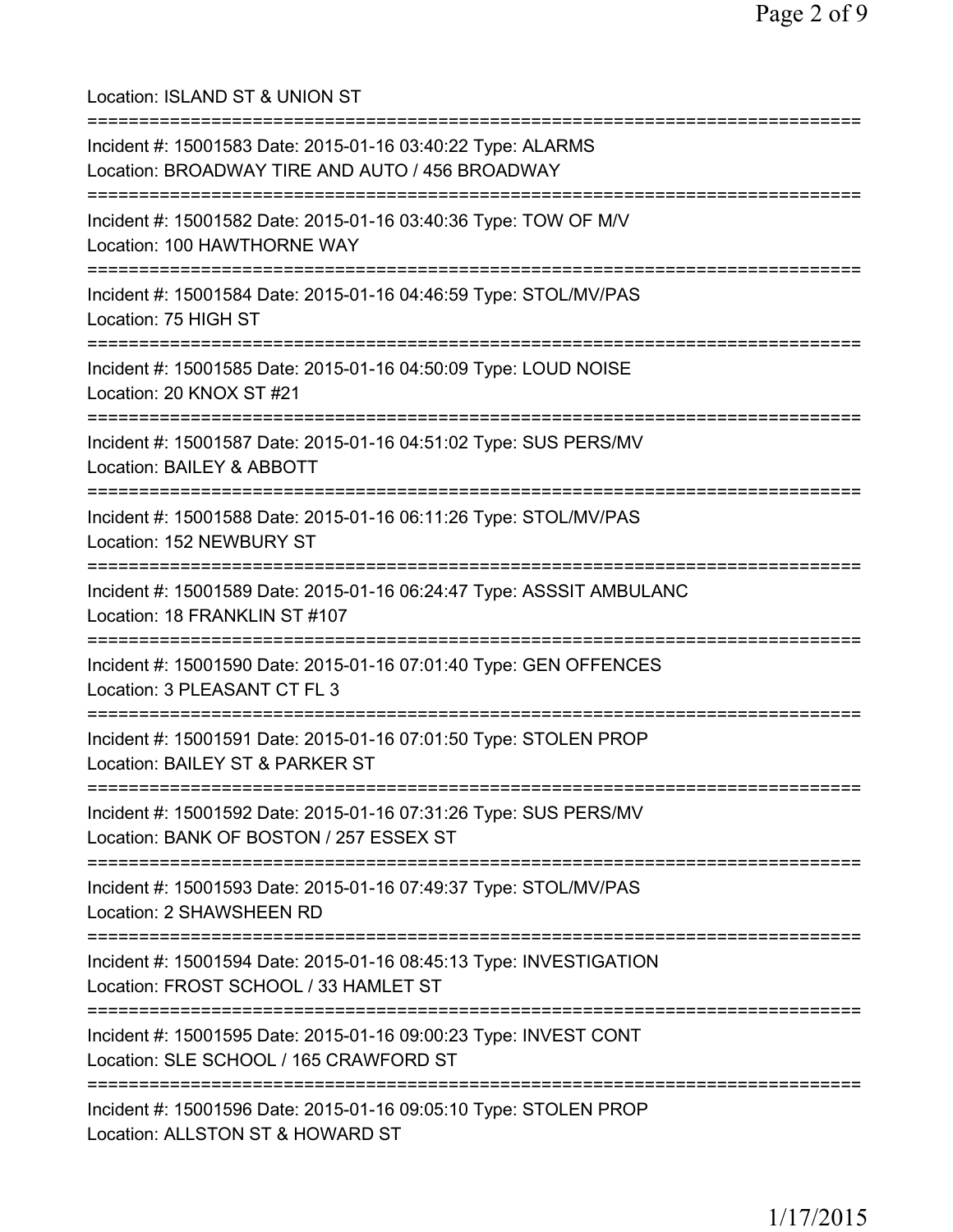| Incident #: 15001597 Date: 2015-01-16 09:19:40 Type: ALARM/BURG<br>Location: NATIONAL AMUSEMENT / 6 CHICKERING ST    |
|----------------------------------------------------------------------------------------------------------------------|
| Incident #: 15001598 Date: 2015-01-16 09:31:42 Type: B&E/MV/PAST<br>Location: 57 MERRIMACK ST                        |
| Incident #: 15001599 Date: 2015-01-16 09:48:58 Type: AUTO ACC/NO PI<br>Location: COMMON ST & HAMPSHIRE ST            |
| Incident #: 15001600 Date: 2015-01-16 09:59:02 Type: PARK & WALK<br>Location: ESSEX ST & LAWRENCE ST                 |
| Incident #: 15001602 Date: 2015-01-16 10:10:57 Type: AUTO ACC/NO PI<br>Location: ANDOVER ST & BROOKFIELD ST          |
| Incident #: 15001601 Date: 2015-01-16 10:10:59 Type: M/V STOP<br>Location: 333 BROADWAY                              |
| Incident #: 15001603 Date: 2015-01-16 10:26:28 Type: B&E FOLLOW UP<br>Location: 41 ALDER ST                          |
| Incident #: 15001604 Date: 2015-01-16 10:30:22 Type: STOL/MV/PAS<br>Location: ENTERPRIZE RENT A CAR / 660 S UNION ST |
| Incident #: 15001605 Date: 2015-01-16 10:59:10 Type: ALARM/BURG<br>Location: COLONIAL LOUNGE / 283 BROADWAY          |
| Incident #: 15001606 Date: 2015-01-16 11:00:33 Type: LARCENY/PAST<br>Location: 243 S BROADWAY #102                   |
| Incident #: 15001607 Date: 2015-01-16 11:04:28 Type: PARK & WALK<br>Location: COMMON ST & LAWRENCE ST                |
| Incident #: 15001608 Date: 2015-01-16 11:15:04 Type: SPECIAL CHECK<br>Location: 300 CANAL ST                         |
| Incident #: 15001609 Date: 2015-01-16 11:26:08 Type: DOMESTIC/PROG<br>Location: 314 HOWARD ST #1                     |
| Incident #: 15001610 Date: 2015-01-16 11:30:59 Type: SUS PERS/MV<br>Location: 205 BROADWAY                           |
|                                                                                                                      |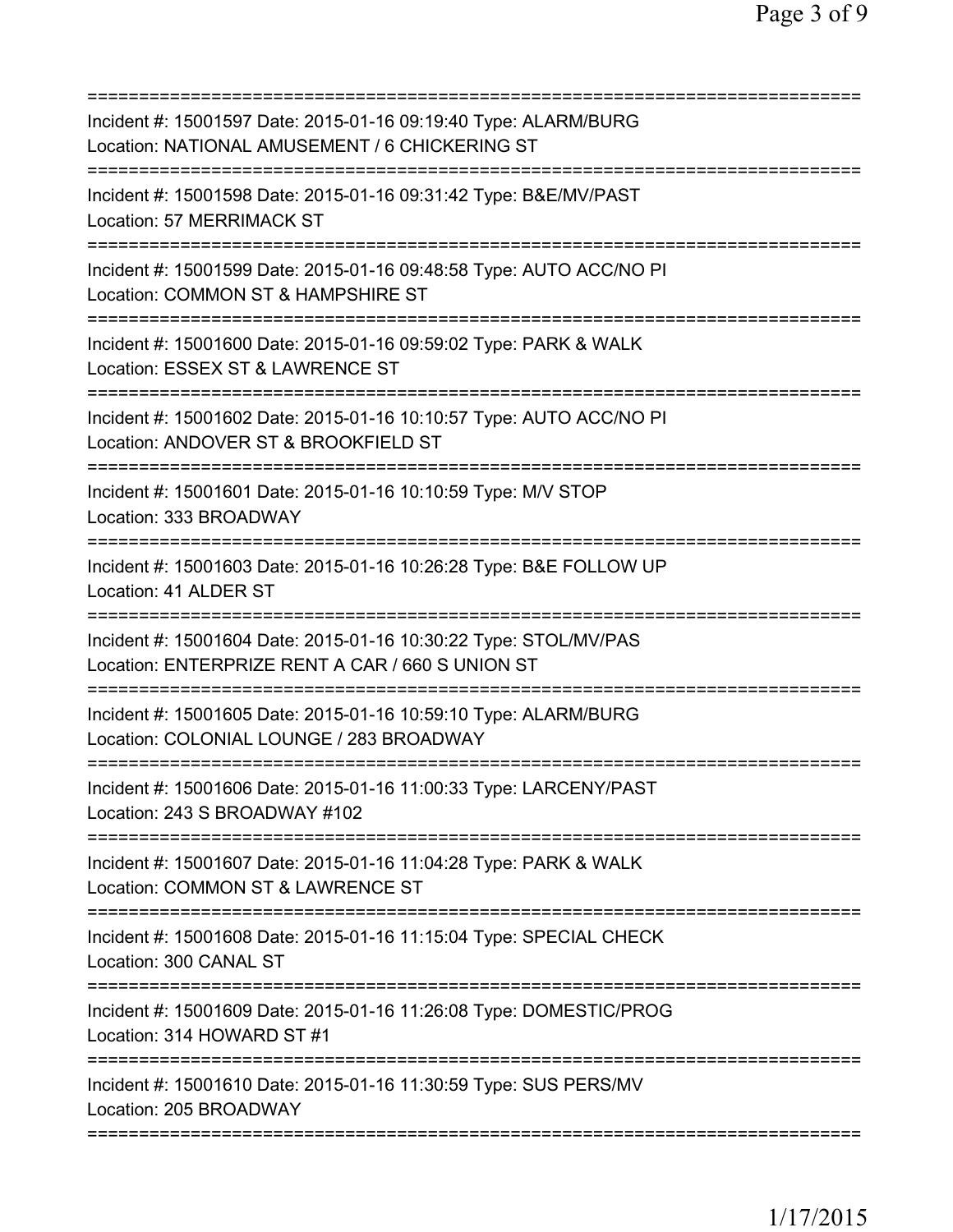| Incident #: 15001611 Date: 2015-01-16 11:31:33 Type: ALARM/BURG<br>Location: 44 BEACON ST                                     |
|-------------------------------------------------------------------------------------------------------------------------------|
| Incident #: 15001612 Date: 2015-01-16 11:39:46 Type: LIC PLATE STO<br>Location: 98 STEARNS AV                                 |
| Incident #: 15001613 Date: 2015-01-16 11:41:57 Type: DISABLED MV<br>Location: 107 ESSEX ST                                    |
| Incident #: 15001614 Date: 2015-01-16 11:54:49 Type: ESCORT<br>Location: 38 STEVENS AV                                        |
| Incident #: 15001615 Date: 2015-01-16 12:03:30 Type: TOW OF M/V<br>Location: MARKET ST & PARKER ST                            |
| Incident #: 15001616 Date: 2015-01-16 12:29:48 Type: DOMESTIC/PROG<br>Location: 9 CAMELLA TEOLI WY #B                         |
| Incident #: 15001617 Date: 2015-01-16 12:32:29 Type: PARK & WALK<br>Location: COMMON ST & LAWRENCE ST                         |
| Incident #: 15001618 Date: 2015-01-16 12:45:41 Type: INVEST CONT<br>Location: 70 N PARISH RD                                  |
| Incident #: 15001619 Date: 2015-01-16 12:47:28 Type: M/V STOP<br>Location: ESSEX ST & MILL ST                                 |
| Incident #: 15001620 Date: 2015-01-16 12:57:21 Type: AUTO ACC/NO PI<br>Location: DENNYS / 160 WINTHROP AV                     |
| Incident #: 15001621 Date: 2015-01-16 13:05:02 Type: M/V STOP<br>Location: 155 HAVERHILL ST                                   |
| Incident #: 15001622 Date: 2015-01-16 13:18:01 Type: TOW OF M/V<br>Location: 12 CORNISH ST<br>------------------------------- |
| Incident #: 15001623 Date: 2015-01-16 13:22:05 Type: HIT & RUN M/V<br>Location: CANAL ST & UNION ST                           |
| Incident #: 15001624 Date: 2015-01-16 13:25:33 Type: B&E FOLLOW UP<br>Location: 273 ANDOVER ST                                |
| Incident #: 15001625 Date: 2015-01-16 13:37:17 Type: HIT & RUN M/V                                                            |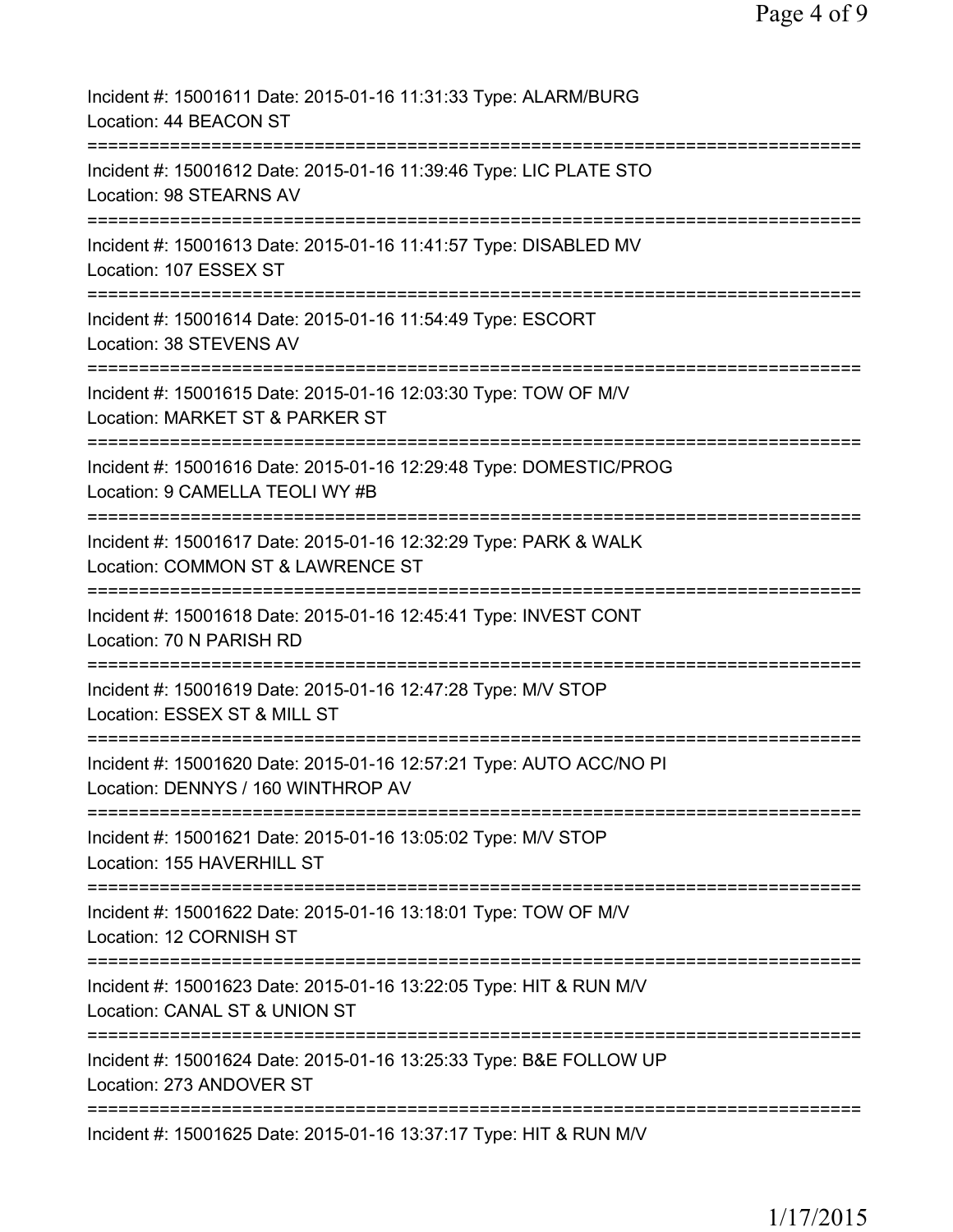Location: ESSEX ST & JACKSON ST =========================================================================== Incident #: 15001626 Date: 2015-01-16 14:07:17 Type: ANIMAL COMPL Location: 175 BAILEY ST =========================================================================== Incident #: 15001627 Date: 2015-01-16 14:08:41 Type: MV/BLOCKING Location: 102 OLIVE AV =========================================================================== Incident #: 15001628 Date: 2015-01-16 14:12:53 Type: DISORDERLY Location: 5 NIGHTINGALE CT =========================================================================== Incident #: 15001629 Date: 2015-01-16 14:18:29 Type: HIT & RUN M/V Location: 109 EVERETT ST =========================================================================== Incident #: 15001630 Date: 2015-01-16 14:35:40 Type: AUTO ACC/NO PI Location: 86 JACKSON ST =========================================================================== Incident #: 15001631 Date: 2015-01-16 14:36:11 Type: STOL/MV/PAS Location: 20 ATKINSON ST #1 =========================================================================== Incident #: 15001632 Date: 2015-01-16 14:43:13 Type: HIT & RUN M/V Location: 9 BROADWAY =========================================================================== Incident #: 15001633 Date: 2015-01-16 14:48:57 Type: 209A/VIOLATION Location: 51 LAWRENCE ST =========================================================================== Incident #: 15001634 Date: 2015-01-16 14:56:58 Type: FRAUD Location: 107 GARDEN ST =========================================================================== Incident #: 15001635 Date: 2015-01-16 15:02:25 Type: SUICIDE ATTEMPT Location: DISCOUNT LIQUORS / 103 BROADWAY =========================================================================== Incident #: 15001636 Date: 2015-01-16 15:26:44 Type: B&E/PAST Location: BENNINGTON ST & CHESTNUT ST =========================================================================== Incident #: 15001637 Date: 2015-01-16 15:30:16 Type: MAL DAMG PROG Location: 370 LOWELL ST FL 3RD =========================================================================== Incident #: 15001638 Date: 2015-01-16 15:33:16 Type: AUTO ACC/NO PI Location: 73 WINTHROP AV =========================================================================== Incident #: 15001639 Date: 2015-01-16 15:59:44 Type: HIT & RUN M/V Location: BROADWAY & LOWELL ST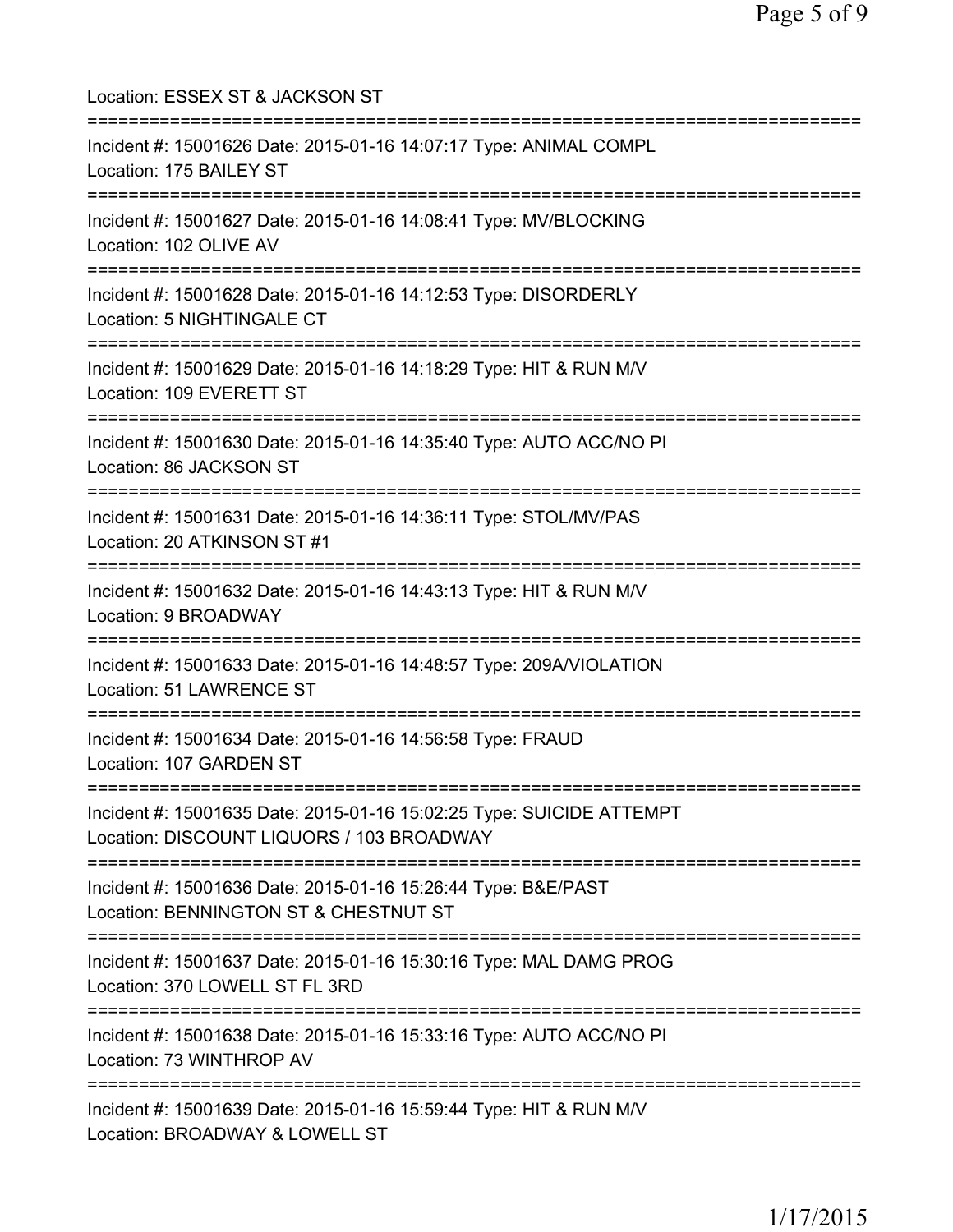| Incident #: 15001640 Date: 2015-01-16 16:04:54 Type: M/V STOP<br>Location: BAILEY ST & S UNION ST<br>========================        |
|--------------------------------------------------------------------------------------------------------------------------------------|
| Incident #: 15001641 Date: 2015-01-16 16:17:55 Type: MEDIC SUPPORT<br>Location: 87 SUMMER ST FL 1ST                                  |
| Incident #: 15001642 Date: 2015-01-16 16:17:57 Type: ALARM/BURG<br>Location: 9 APPLETON ST                                           |
| Incident #: 15001643 Date: 2015-01-16 16:22:44 Type: AUTO ACC/NO PI<br>Location: BROADWAY & MANCHESTER ST<br>======================  |
| Incident #: 15001644 Date: 2015-01-16 16:28:15 Type: E911 HANGUP<br>Location: 54 MARGIN ST                                           |
| ====================================<br>Incident #: 15001645 Date: 2015-01-16 16:29:49 Type: RECOV/STOL/MV<br>Location: 11 LENOX CIR |
| Incident #: 15001646 Date: 2015-01-16 16:30:09 Type: MEDIC SUPPORT<br>Location: 176 PARK ST #A                                       |
| Incident #: 15001647 Date: 2015-01-16 16:34:42 Type: ALARM/BURG<br>Location: 250 CANAL ST FL 2                                       |
| Incident #: 15001648 Date: 2015-01-16 16:51:58 Type: MEDIC SUPPORT<br>Location: 440 S BROADWAY                                       |
| Incident #: 15001649 Date: 2015-01-16 17:00:35 Type: INVESTIGATION<br>Location: REGISTRY OF MOTOR VEHICLES / 73 WINTHROP AV          |
| Incident #: 15001651 Date: 2015-01-16 17:16:45 Type: AUTO ACC/PED<br>Location: PARKER ST & SALEM ST                                  |
| Incident #: 15001650 Date: 2015-01-16 17:17:31 Type: M/V STOP<br>Location: COMMON ST & HAMPSHIRE ST                                  |
| Incident #: 15001652 Date: 2015-01-16 17:23:13 Type: HIT & RUN M/V<br>Location: HAVERHILL ST & MAY ST                                |
| Incident #: 15001653 Date: 2015-01-16 17:24:09 Type: DISTURBANCE<br>Location: 65 MANCHESTER ST                                       |
|                                                                                                                                      |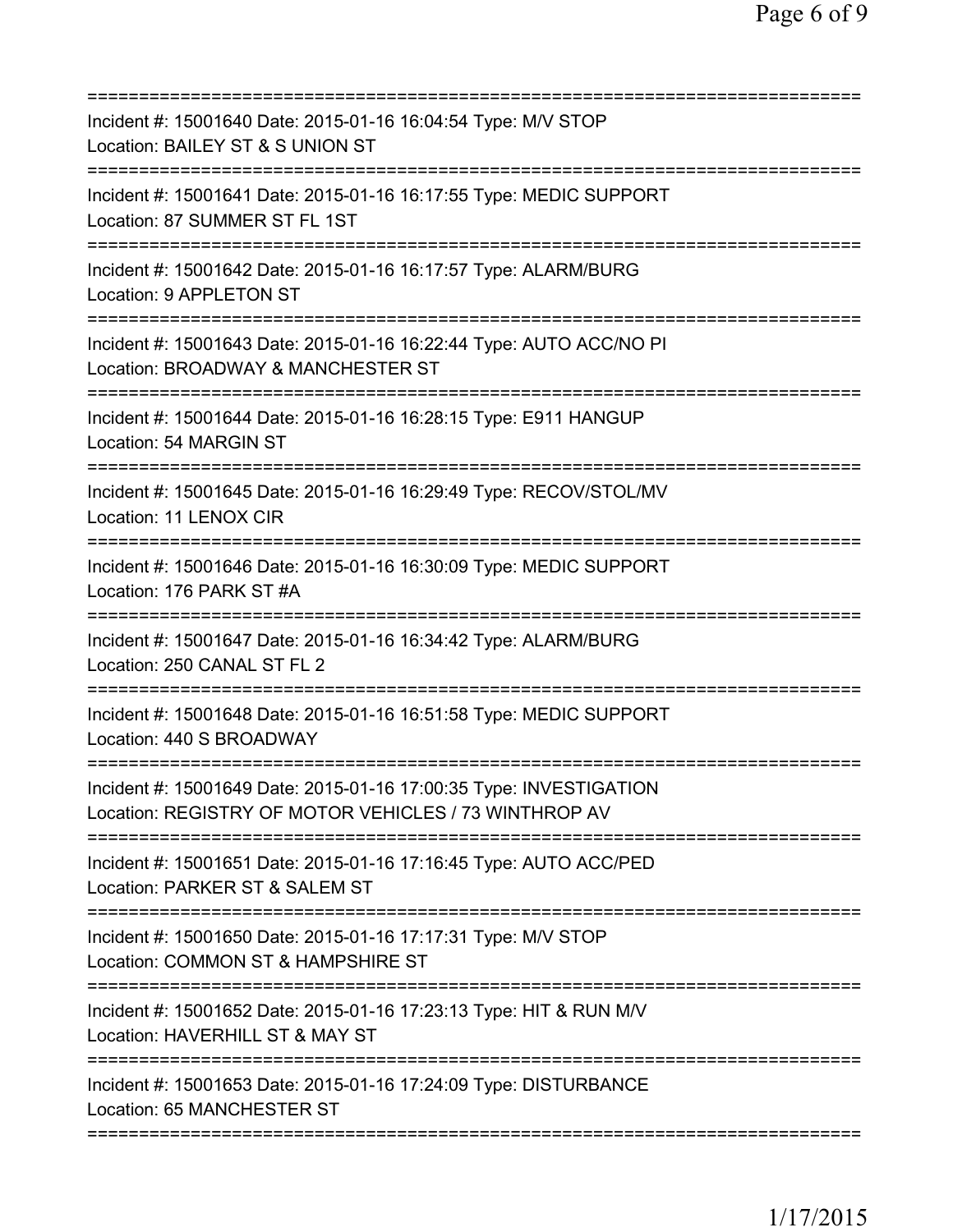| Incident #: 15001654 Date: 2015-01-16 18:06:50 Type: B&E/PAST<br>Location: 108 AMES ST FL 1                                                    |
|------------------------------------------------------------------------------------------------------------------------------------------------|
| Incident #: 15001655 Date: 2015-01-16 18:19:51 Type: SUS PERS/MV<br>Location: HESS / 500 S UNION ST                                            |
| Incident #: 15001656 Date: 2015-01-16 18:22:17 Type: ALARM/BURG<br>Location: ST MARY'S CEMETARY GARAGE / 29 BARKER ST<br>===================== |
| Incident #: 15001657 Date: 2015-01-16 18:31:37 Type: M/V STOP<br>Location: MERRIMACK ST & PARKER ST                                            |
| Incident #: 15001658 Date: 2015-01-16 18:49:33 Type: UNWANTEDGUEST<br>Location: 140 EXCHANGE ST #2                                             |
| Incident #: 15001659 Date: 2015-01-16 19:09:13 Type: CK WELL BEING<br>Location: 148 EXCHANGE ST FL 2                                           |
| Incident #: 15001660 Date: 2015-01-16 19:13:04 Type: DOMESTIC/PROG<br>Location: 30 WARREN ST FL 1                                              |
| Incident #: 15001661 Date: 2015-01-16 19:38:09 Type: SUICIDE ATTEMPT<br>Location: 112 MARSTON ST #214                                          |
| Incident #: 15001662 Date: 2015-01-16 19:41:01 Type: M/V STOP<br><b>Location: BROADWAY</b>                                                     |
| Incident #: 15001663 Date: 2015-01-16 20:04:13 Type: DRUG VIO<br>Location: BRADFORD ST & BROADWAY                                              |
| Incident #: 15001664 Date: 2015-01-16 20:13:43 Type: ALARM/BURG<br>Location: ESPERANZA ACADEMY / 198 GARDEN ST                                 |
| Incident #: 15001665 Date: 2015-01-16 20:35:42 Type: 209A/VIOLATION<br>Location: 243 FERRY ST                                                  |
| Incident #: 15001666 Date: 2015-01-16 20:47:22 Type: UNWANTEDGUEST<br>Location: 55 SPRINGFIELD ST FL 3                                         |
| Incident #: 15001667 Date: 2015-01-16 20:58:11 Type: SUS PERS/MV<br>Location: CARLETON ST & COOLIDGE ST                                        |
| Incident #: 15001668 Date: 2015-01-16 21:03:06 Type: GENERAL SERV                                                                              |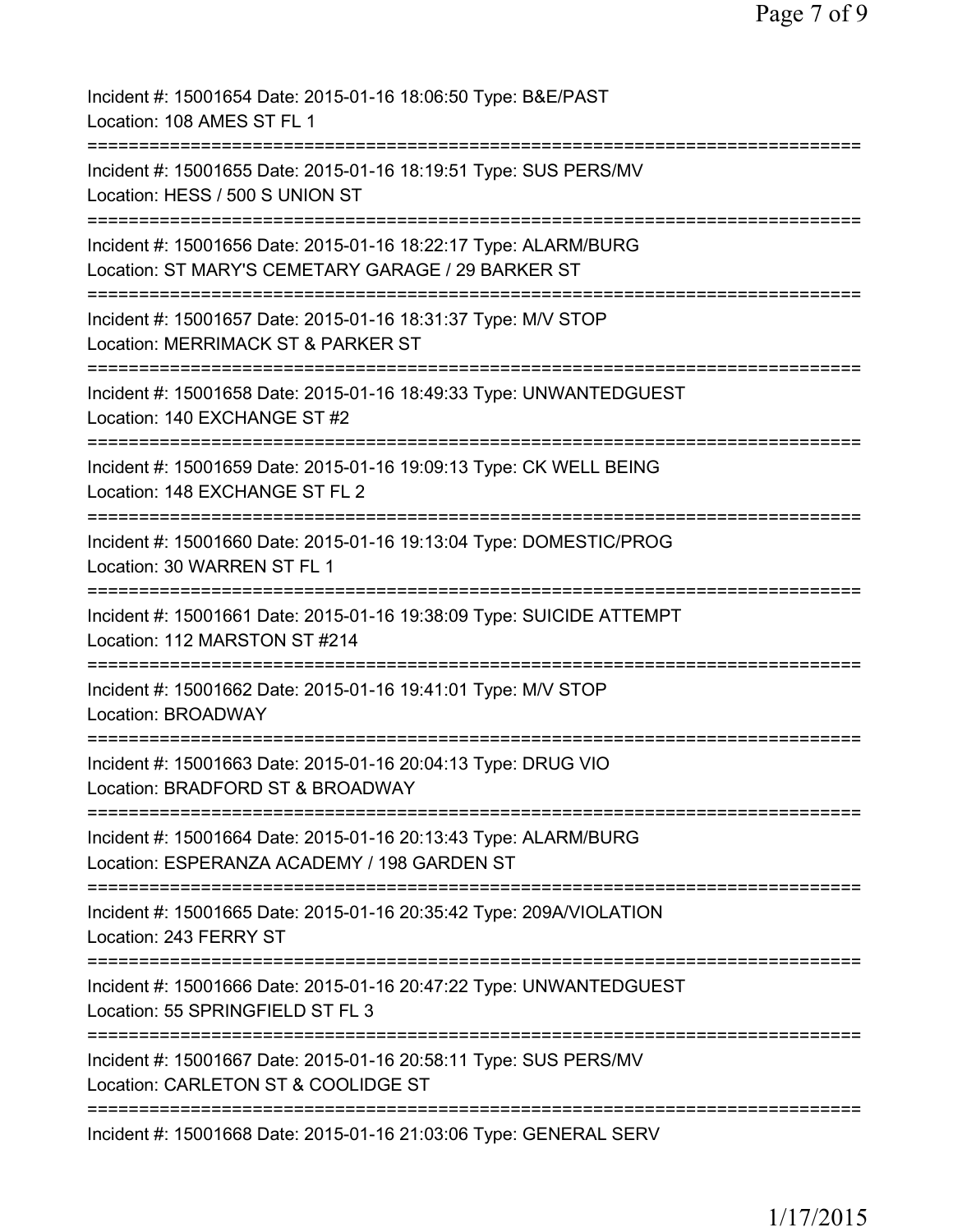| Location: 73 FLORENCE AV                                                                                                                |
|-----------------------------------------------------------------------------------------------------------------------------------------|
| Incident #: 15001669 Date: 2015-01-16 21:29:38 Type: SHOTS FIRED<br>Location: BRUCE ST & PARK ST                                        |
| Incident #: 15001670 Date: 2015-01-16 21:36:53 Type: ALARM/BURG<br>Location: 160 WINTHROP AV                                            |
| Incident #: 15001671 Date: 2015-01-16 21:42:58 Type: MISSING PERS<br>Location: 73 HAWLEY ST                                             |
| Incident #: 15001672 Date: 2015-01-16 21:57:21 Type: A&B PAST<br>Location: 62 KENDALL ST FL 1                                           |
| Incident #: 15001673 Date: 2015-01-16 22:10:44 Type: M/V STOP<br>Location: ESSEX ST & NEWBURY ST<br>=================================== |
| Incident #: 15001674 Date: 2015-01-16 22:28:59 Type: M/V STOP<br>Location: ANDOVER ST & PARKER ST                                       |
| Incident #: 15001675 Date: 2015-01-16 22:29:08 Type: UNKNOWN PROB<br>Location: 95 PARK ST FL 2                                          |
| Incident #: 15001676 Date: 2015-01-16 22:40:06 Type: M/V STOP<br>Location: HAVERHILL ST & WARREN ST                                     |
| Incident #: 15001677 Date: 2015-01-16 22:55:04 Type: AUTO ACC/UNK PI<br>Location: ESSEX ST & JACKSON ST                                 |
| Incident #: 15001678 Date: 2015-01-16 23:24:30 Type: NOISE ORD<br>Location: 25 KENDALL ST FL 2                                          |
| Incident #: 15001679 Date: 2015-01-16 23:26:17 Type: M/V STOP<br>Location: BROADWAY & PARK ST                                           |
| Incident #: 15001680 Date: 2015-01-16 23:28:19 Type: INVESTIGATION<br>Location: 5 NEWTON ST                                             |
|                                                                                                                                         |

324 record(s)

{ call presslog("2015-01-16","0000","2015-01-16","2359") } Total records found: 324 These results were produced by the following query: